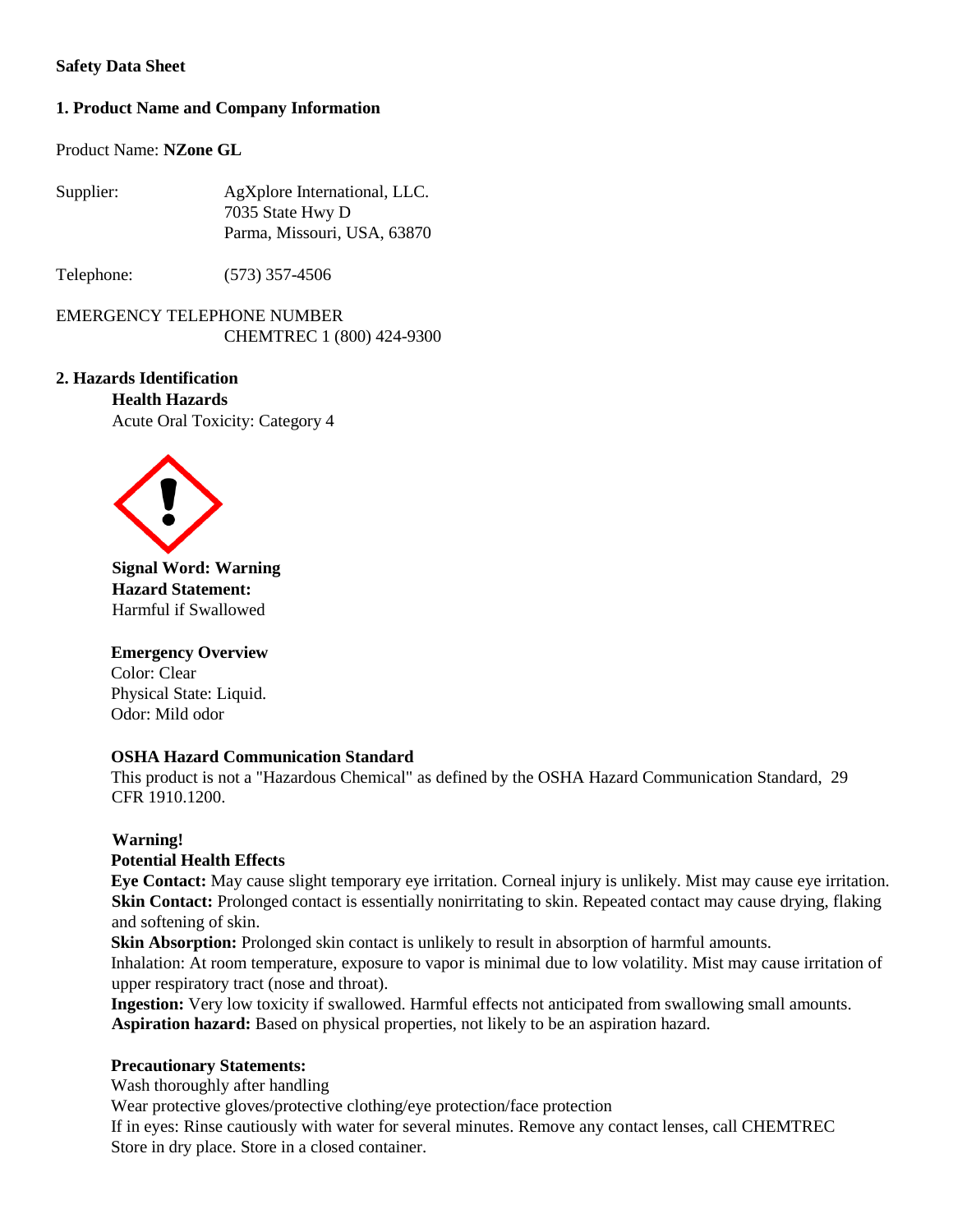#### **3. Composition Information**

| <b>Component</b>        | $CAS \#$ | Amount    |
|-------------------------|----------|-----------|
| Ca-Heteropolysccharides | Mixture  | $>5.0\%$  |
| Ca-Aminoethylpiperazine | Mixture  | $>6.0\%$  |
| Alkylarylpolyoxethylene | Mixture  | $>22.0\%$ |
| glycols                 |          |           |

## **4. First Aid Measures**

#### **Description of first aid measures**

**General advice:** If potential for exposure exists refer to Section 8 for specific personal protective equipment. **Inhalation**: Move person to fresh air; if effects occur, consult a physician.

**Skin Contact:** Flush skin with plenty of water for at least 15 minutes while removing contaminated clothing and shoes. Wash clothing before reuse. Remove contaminated clothing and shoes. If irritation persists seek medical attention.

**Eye Contact:** Flush eyes thoroughly with water for several minutes. Remove contact lenses after the initial 1-2 minutes and continue flushing for several additional minutes. If effects occur, consult a physician, preferably an ophthalmologist.

**Ingestion:** Call a physician or poison control center immediately. Rinse mouth. Do NOT induce vomiting. If vomiting occurs keep head low so that stomach content doesn't get into the lungs. Do not use mouth to mouth.

#### **Indication of immediate medical attention and special treatment needed**

In case of a accident or unwellness, seek medical attention immediately

## **5. Fire Fighting Measures**

**Suitable extinguishing media:** Water fog or fine spray, Dry chemical fire extinguishers, Carbon dioxide fire extinguishers, Foam.

**Extinguishing Media to Avoid:** Do not use direct water stream. May spread fire. **Specific Hazards arising from the substance or mixture:** Avoid inhaling the fumes

#### **Advice for firefighters**

**Fire Fighting Procedures:** Keep people away. Isolate fire and deny unnecessary entry. Use water spray to cool fire exposed containers and fire affected zone until fire is out and danger of reigniting has passed. Fight fire from protected location or safe distance. Consider the use of unmanned hose holders or monitor nozzles. Immediately withdraw all personnel from the area in case of rising sound from venting safety device or discoloration of the container. Burning liquids may be extinguished by dilution with water. Do not use direct water stream. May spread fire. Move container from fire area if this is possible without hazard. Burning liquids may be moved by flushing with water to protect personnel and minimize property damage.

**Special Protective Equipment for Firefighters**: Wear positive-pressure self-contained breathing apparatus (SCBA) and protective fire fighting clothing (includes fire fighting helmet, coat, trousers, boots, and gloves). If protective equipment is not available or not used, fight fire from a protected location or a safe distance.

## **6. Accidental Release Measures**

**Personal precautions, protective equipment and emergency procedures:** Spilled material may cause a slipping hazard. Keep unnecessary and unprotected personnel from entering the area. Use appropriate safety equipment. For additional information, refer to Section 8, Exposure Controls and Personal Protection.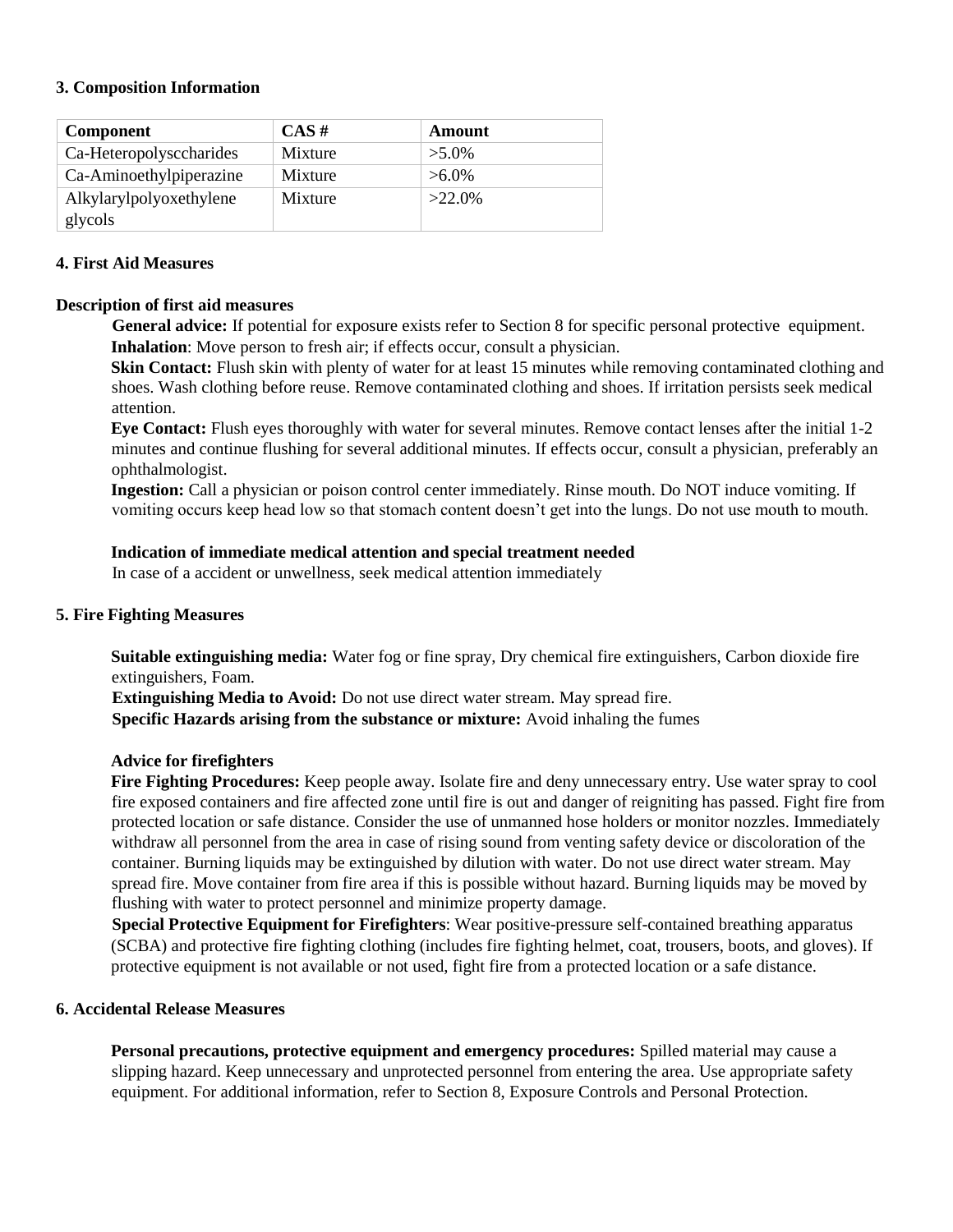**Environmental precautions**: Prevent from entering into soil, ditches, sewers, waterways and/or groundwater. See Section 12, Ecological Information.

**Methods and materials for containment and cleaning up**: Contain spilled material if possible. Absorb with inert material and dispose of in accordance with applicable regulations (Disposal Section 13)

#### **7. Handling and Storage**

**General Handling:** Do not eat or drink while working. Before making transfer operations, assure that there aren't any incompatible material residuals in the containers. Contaminated clothing should be changed before entering eating areas. See section 8 for protective equipment.

#### **Storage**

Store away from direct sunlight or ultraviolet light. Keep container tightly closed when not in use. Store in a dry place. Protect from atmospheric moisture.

Store in the following material(s): Stainless steel. Aluminum. Plasite 3066 lined container. 316 stainless steel. Opaque HDPE plastic container.

Shelf life: Use within 12.0 Months

## **8. Exposure Controls and Personal Protection**

#### **Personal Protection**

**Eye/Face Protection:** Use safety glasses (with side shields). If there is a potential for exposure to particles which could cause eye discomfort, wear chemical goggles.

**Skin Protection:** Wash off immediately with soap and plenty of water removing all contaminated clothes and shoes. If skin irritation persists, call a physician.

**Hand protection:** Wear appropriate protective gloves to prevent skin exposure. Consistent with general hygienic practice for any material, skin contact should be minimized.

**Respiratory Protection**: Respiratory protection should be worn when there is a potential to exceed the exposure limit requirements or guidelines. If there are no applicable exposure limit requirements or guidelines, wear respiratory protection when adverse effects, such as respiratory irritation or discomfort have been experienced, or where indicated by your risk assessment process. In misty atmospheres, use an approved particulate respirator. The following should be effective types of air purifying respirators: Organic vapor cartridge with a particulate prefilter.

**Ingestion:** Use good personal hygiene. Do not consume or store food in the work area. Wash hands before smoking or eating.

#### **Engineering Controls**

**Ventilation:** Use local exhaust ventilation, or other engineering controls to maintain airborne levels below exposure limit requirements or guidelines. If there are no applicable exposure limit requirements or guidelines, general ventilation should be sufficient for most operations. Local exhaust ventilation may be necessary for some operations.

#### **9. Physical and Chemical Properties**

Appearance

| <b>Physical State</b> | Liquid.                    |
|-----------------------|----------------------------|
| Color                 | Clear                      |
| Odor                  | Mild odor                  |
| Odor Threshold        | No test data available     |
| pH                    | $5.0 - 6.0$                |
| Freezing Point        | $32^{\circ}$ F             |
| Flash Point           | Closed Cup $102^{\circ}$ C |
|                       |                            |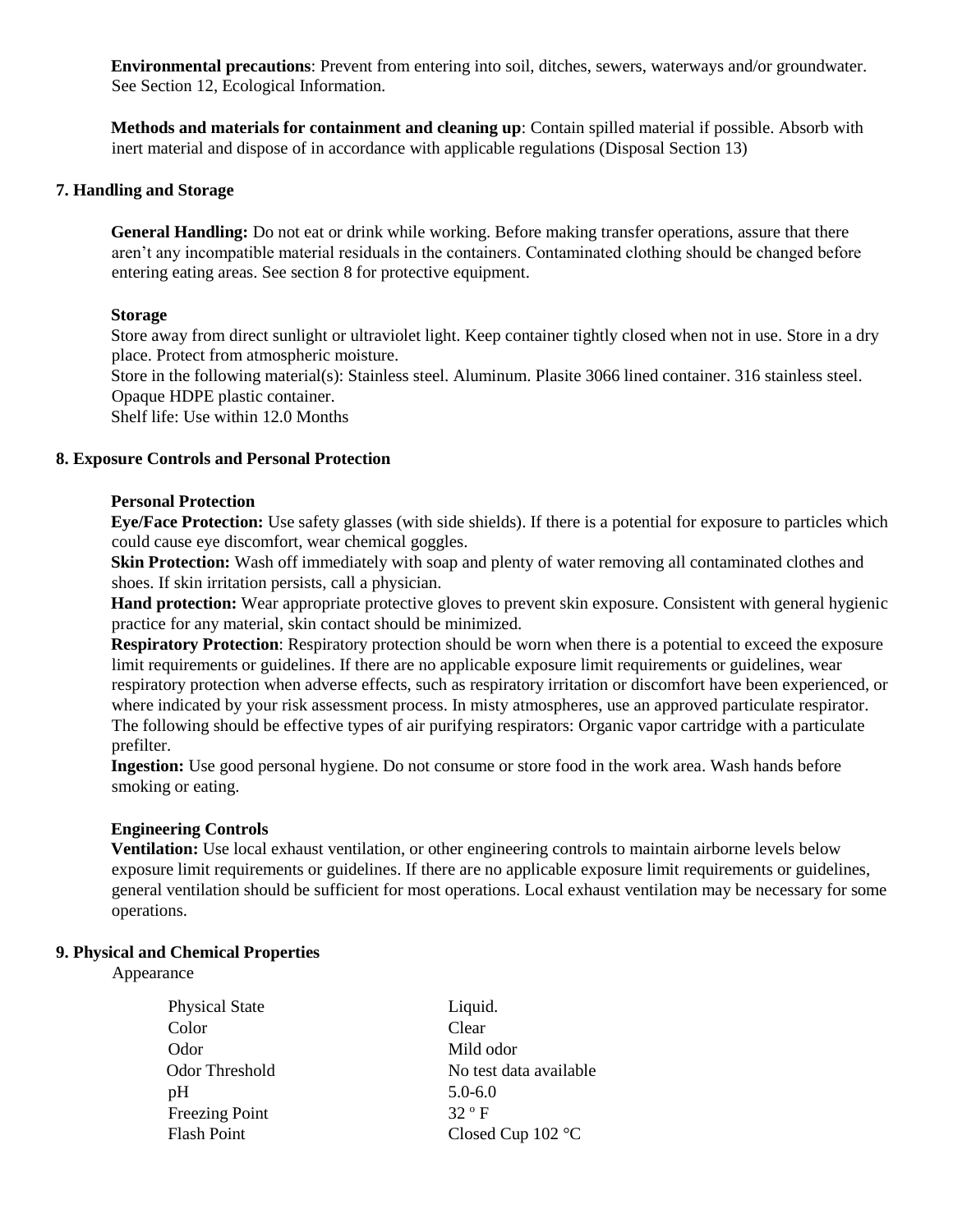| <b>Evaporation Rate</b>          | Not Established        |
|----------------------------------|------------------------|
| <b>Vapor Pressure</b>            | No test data available |
| <b>Specific Gravity</b>          | $(H2O = 1)$ 1.45       |
| Solubility in water (by weight)  | Dispersible            |
| <b>Autoignition Temperature</b>  | No test data available |
| <b>Decomposition Temperature</b> | No test data available |
| Viscosity                        | Not available          |
| <b>Liquid Density</b>            | $12.0$ lbs/gal         |
|                                  |                        |

## **10. Stability and Reactivity**

#### **Reactivity**

No dangerous reaction known under conditions of normal use.

#### **Chemical stability**

Stable under recommended storage conditions. See Storage, Section 7

**Possibility of hazardous reactions** Stable under normal conditions

**Conditions to Avoid:** Exposure to elevated temperatures can cause product to decompose. Avoid direct sunlight or ultraviolet sources. Stable under normal conditions.

**Incompatible Materials:** Avoid contact with: Strong acids. Strong bases. Strong oxidizers.

#### **Hazardous decomposition products**

Decomposition products depend upon temperature, air supply and the presence of other materials. **Decomposition products can include and are not limited to**: Aldehydes. Alcohols. Ethers. Organic Acids.

## **11. Toxicological Information**

**Routes of Exposure:** Eye Contact: May cause irritation. Skin contact: Can be absorbed, may cause irritation. Inhalation: Unknown Ingestion: Unknown

**Exposure Symptoms:** Burning and skin damage. Eye irritation-stinging, tearing, redness, swelling, and blurred vision. Allergic skin reaction some redness and rash.

**Acute and Chronic effects:** Components may be absorbed into the body through the skin. Contact may irritate or burn eyes. Prolonged inhalation may be harmful. Prolonged exposures may cause chronic effects.

## **Acute Toxicity**

## **Oral**

Dose levels: 175, 550, 1750, 5000 mg/kg. After testing each dose level the Acute Oral  $LD_{50}$  is 1750 mg/kg in female rats.

## **Dermal**

All animals survived after being exposed to the test substance. The Acute Dermal toxicity is greater than 5000 mg/kg.

## **Eye damage/eye irritation**

Mildly irritation. With irritation cleared by Day 14. Average irritation score of 12.3.

# **Skin corrosion/irritation**

 $N/A$ 

.

## **Carcinogenicity**  N/A

## **12. Ecological Information**

## **Toxicity**

Material is practically non-toxic to aquatic organisms on an acute basis.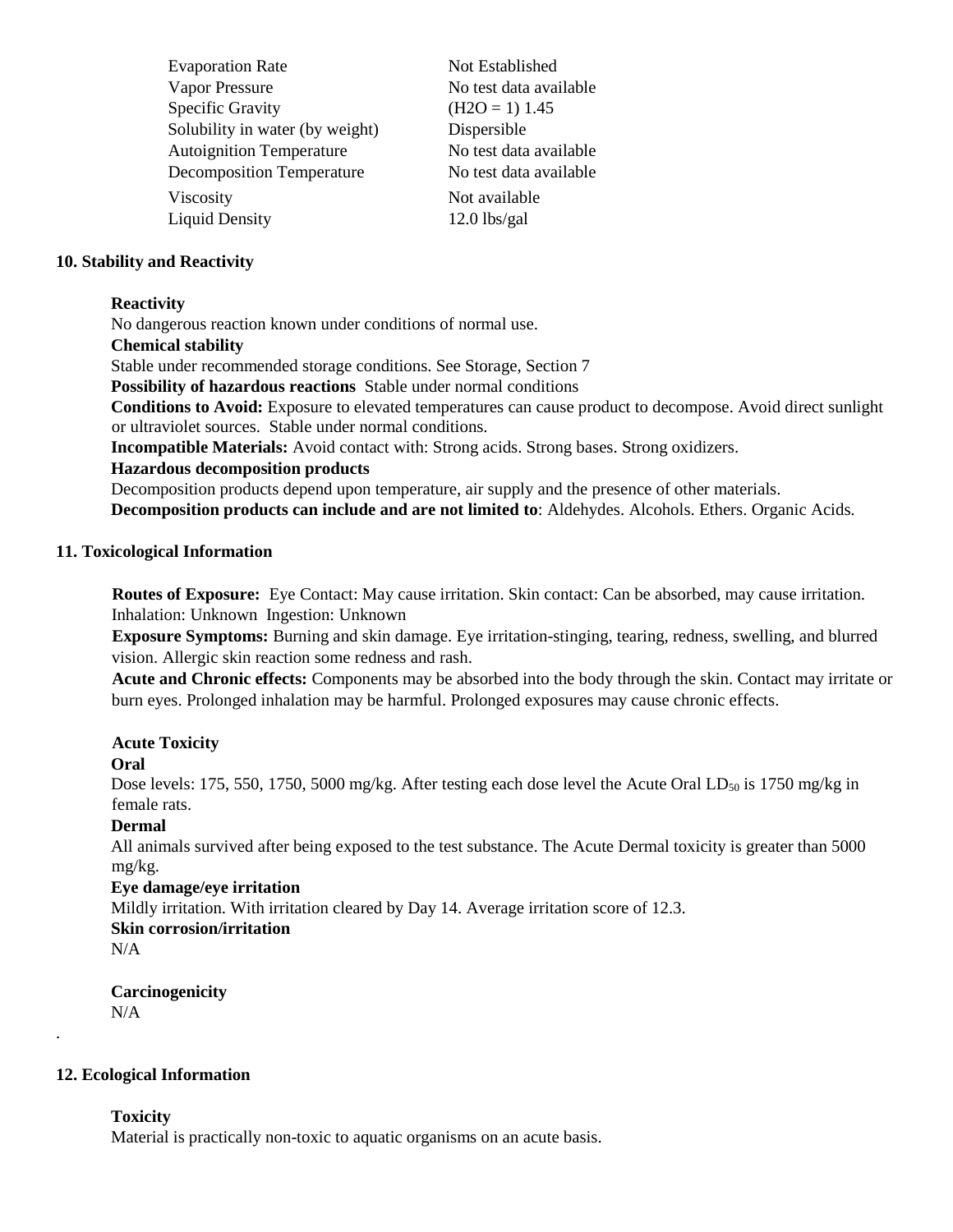## **Ecological information of the mixture:**

**Aquatic Acute Toxicity**

EC50 Algae: N/A LC50 Crustacea: N/A LC50 Fish: N/A

**Persistence and Degradability** 

Material is readily biodegradable.

## **Bioaccumlative potential**

#### **Ecological information of the mixture:**

Bioaccumlation: No data available

# **Mobility in Soil**

#### **Ecological information of the substance:**

Mobility in Soil: N/A

#### **Other adverse effects:**

None

Use according to criteria of good industrial practice, avoiding product dispersion in the environment.

## **13. Disposal Considerations**

DO NOT DUMP INTO ANY SEWERS, ON THE GROUND, OR INTO ANY BODY OF WATER. If possible recover the product, otherwise dispose of in authorized landfill. AS YOUR SUPPLIER, WE HAVE NO CONTROL OVER THE MANAGEMENT PRACTICES OR MANUFACTURING PROCESSES OF PARTIES HANDLING OR USING THIS MATERIAL.

#### **14. Transport Information**

#### **DOT Non-Bulk**  Not Regulated

## **DOT Bulk**

Not Regulated

## **15. Regulatory Information**

## **OSHA Hazard Communication Standard**

This product is not a "Hazardous Chemical" as defined by the OSHA Hazard Communication Standard, 29 CFR 1910.1200.

#### **SARA Hazardous Categories**

| Immediate (Acute) Health Hazard   | No. |
|-----------------------------------|-----|
| Delayed (Chronic) Health Hazard   | No. |
| Fire Hazard                       | No. |
| Reactive Hazard                   | No. |
| Sudden Release of Pressure Hazard | Nο  |

## **CERCLA Hazardous Substances List (40 CFR 302.4)** Not Listed

**Clean Air Act, SARA 312** No Hazardous Air Pollutants (HAPs) **SARA 311 Hazardous Substances** No **SARA 302 Extremely Hazardous Substances** No